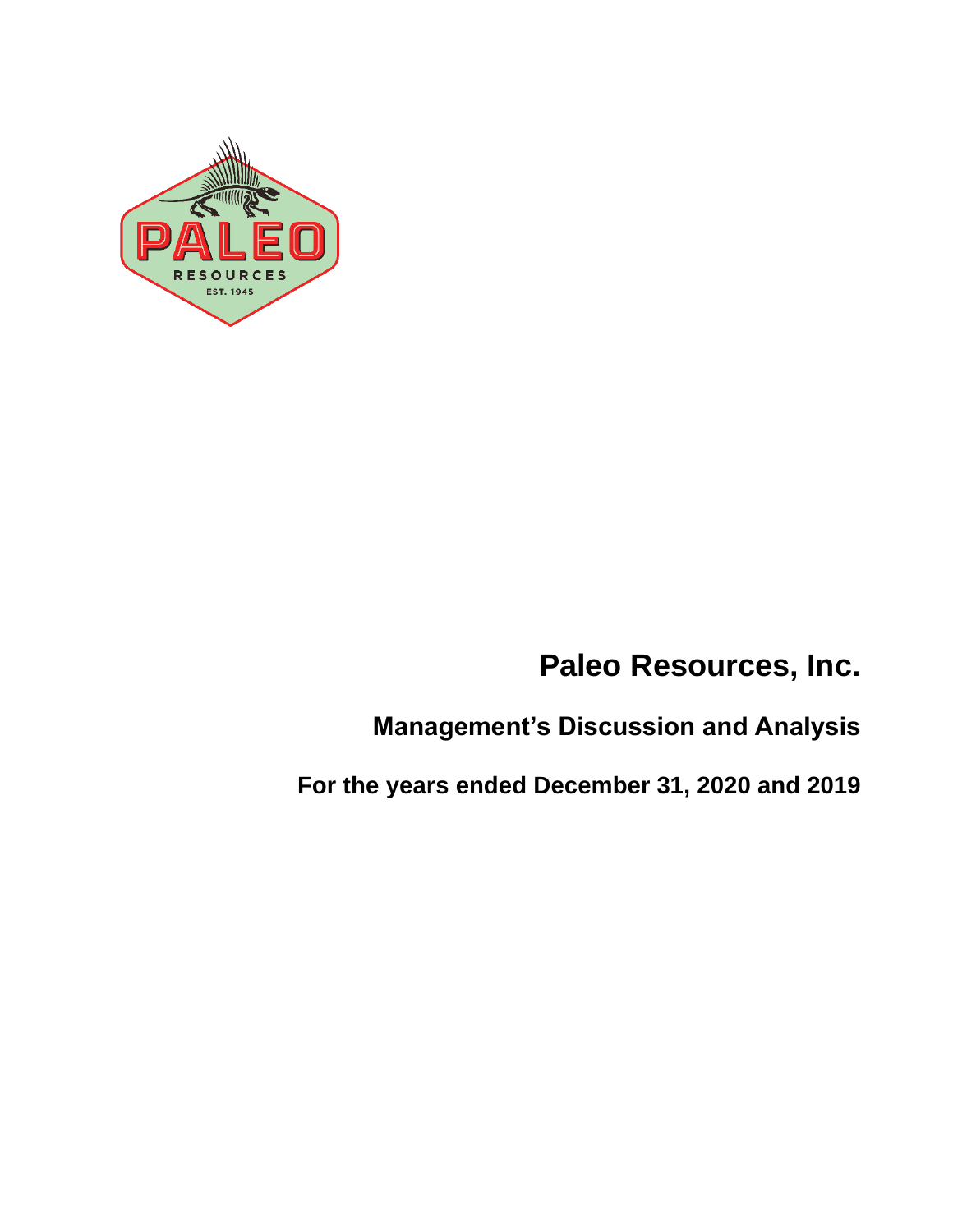On March 6, 2019, Tanager Energy Inc. ("Tanager") continued from the Province of Alberta to the Province of British Columbia pursuant to a resolution passed by shareholders of Tanager at the annual general and special meeting held December 19, 2018. On April 11, 2019, the Company amended its articles of incorporation to change its name from Tanager Energy Inc. to Paleo Resources, Inc. ("Paleo Resources", "Paleo" or the "Company"). In addition, the Company's subsidiary, Tanager Energy (USA) Inc. changed its name to Paleo Resources (USA), Inc.

This Management's Discussion and Analysis ("MD&A") reviews the financial condition and results of operations of Paleo Resources for the financial years ended December 31, 2020 and 2019. The MD&A was prepared as of June 17, 2021 and should be read in conjunction with the audited consolidated financial statements for the years ended December 31, 2020 and 2019, including the notes thereto.

The Company's audited consolidated financial statements for the years ended December 31, 2020 and 2019 have been prepared in accordance with generally accepted accounting principles of the United States of America ("US GAAP"). All amounts in the financial statements are expressed in US dollars. The Company's financial statements are filed on the SEDAR website at [www.sedar.com.](http://www.sedar.com/)

## **Overview**

Paleo Resources is an oil and gas and mineral exploration company headquartered in San Antonio, Texas. The Company is active in oil and gas exploration and development in Western Canada and Texas. The common shares of the Company are listed on the TSX Venture Exchange under the stock symbol "PRE" and on the OTCQB Venture Market under the symbol "PRIEF".

## **Acquisition of EF Resources, Inc.**

On June 16, 2020, the Company completed the acquisition (the "Acquisition") of EF Resources, Inc. ("EFR"), the owner of the EnergyFunders financial technology platform. The Acquisition was completed pursuant to the terms of a merger agreement, whereby a wholly-owned US subsidiary of Paleo merged with EFR as the surviving company. Pursuant to the Acquisition, Paleo authorized the issuance of an aggregate of 86,547,774 common shares of Paleo to the former shareholders of EFR, representing 25% of the total issued and outstanding common shares of Paleo on a fully diluted basis, of which 77,892,997 shares have been issued and 8,654,777 shares are subject to a holdback in respect of certain representations and warranties provided in favor of Paleo pursuant to the merger agreement.

Prior to and as a condition to the closing of the Acquisition, Paleo further amended the terms of the existing promissory note with the US JV Partner (hereinafter defined) and loan from a wholly owned subsidiary of US JV Partner to one of Paleo's wholly-owned US subsidiaries. The maturity date of the loans has been extended to June 30, 2021, and all monthly payments of principal and interest are deferred until the maturity date. All other terms of the loans remain unchanged.

EFR and related subsidiaries is an energy-focused crowdfunding company operating in the oil and gas industry. EF Resources Marketplace is a financial technology platform dedicated to allowing individuals and entities to invest directly into energy investments. EFR manages investment portfolio companies, charging a carried interest on production income as well as a management fee on portfolio companies.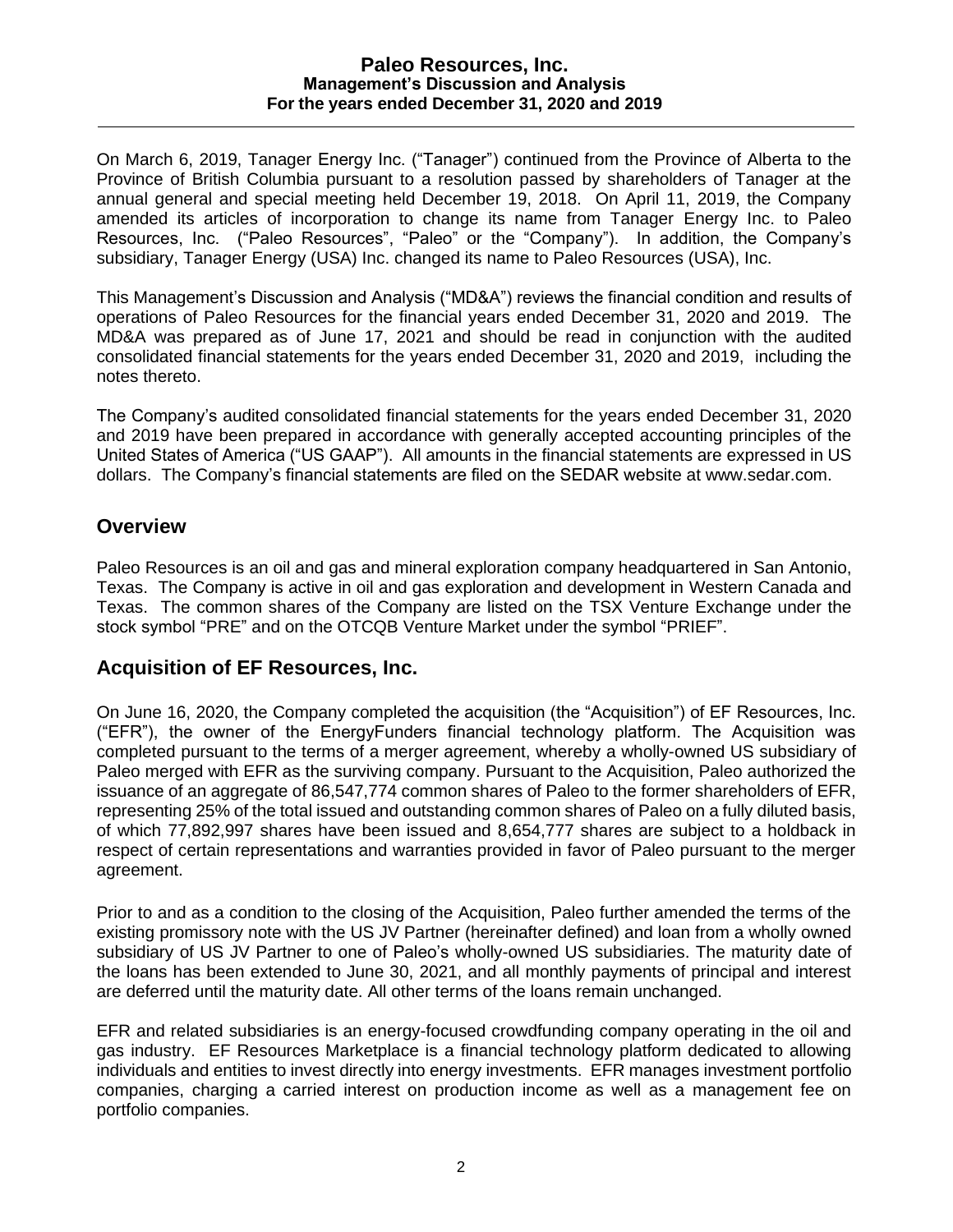# **Paleo Resources / POC Working Interests in Texas Oil and Gas Properties**

On June 27, 2016, the Company completed the acquisition, through its US subsidiary, of an undivided 50% interest in a non-producing well and in certain lease holdings, including well lease holdings, and a 50% joint venture participation right in the drilling of prospects underlying 223 square miles of 3D seismic data within an area of mutual interests ("AMI") of approximately 200,000 acres (312.5 square miles) geographical area, in Polk County and Tyler County Texas, to formations which include the Woodbine, Eagle Ford, and Yegua sandstones (the "Texas Assets"). In connection with the acquisition, Paleo Resources entered into a joint operating agreement with Paleo Oil Company, LLC ("POC").

In addition, pursuant to the POC Agreement, the Company will pay 100% of the costs associated with recompletion of the Cain-Carter #1 well and earns a 50% working interest in that well. In Q4 2020, the Company impaired the unproved properties and the Cain-Carter #1 well due to expired leases.

In September 2019, construction of the Ranger A#1 pipeline was completed and the well was brought onto production. In Q4 2020, work commenced on the pipeline connection for Stampede A#1 and Jones #1.

# **The Joffre D-3 B Oil Pool**

In Alberta, Canada, the Company holds a 50% interest in the former Joffre D-3 Oil Unit No 1, and has plans to re-complete or re-drill up to 2 wells for oil production. In July of 2016, the Company installed a pumpjack on the first well and commenced oil and gas production. The well was shut in in August 2019 in conjunction with drilling the new 103/9-22-039-26W4/00 well (the "9-22 well") from the same well pad.

In the third quarter of 2019, the Company drilled and completed the 9-22 well in the Joffre B Pool lease in Alberta, Canada. The well was tested initially in September 2019 and a formal 72 hour well test was completed in October 2019.

The 9-22 Well was perforated in the top four meters of the Leduc formation, from 2,163 m to 2,167 m measured depth. During the 72 hours test, the 9-22 Well flowed naturally, without artificial lift, averaging 231.27 barrels oil per day, 462.63 mcf gas per day, and 63.07 barrels water per day over the three days period.

The successful 9-22 well established the current water contact in the Leduc D-3 B Pool reservoir and confirmed the remaining thickness of the oil column, both by electric log and now positive production testing. Accordingly, the Company has determined that two suspended wells it operates in the Leduc D-3 B Pool are recompletion candidates as the remaining oil column can be accessed in both wells.

The Company is working with its regulatory consultants on plans to permit and install expanded sour service production facilities capable of handling the oil and gas rates expected from these wells. The Company will provide operational updates as additional information becomes available.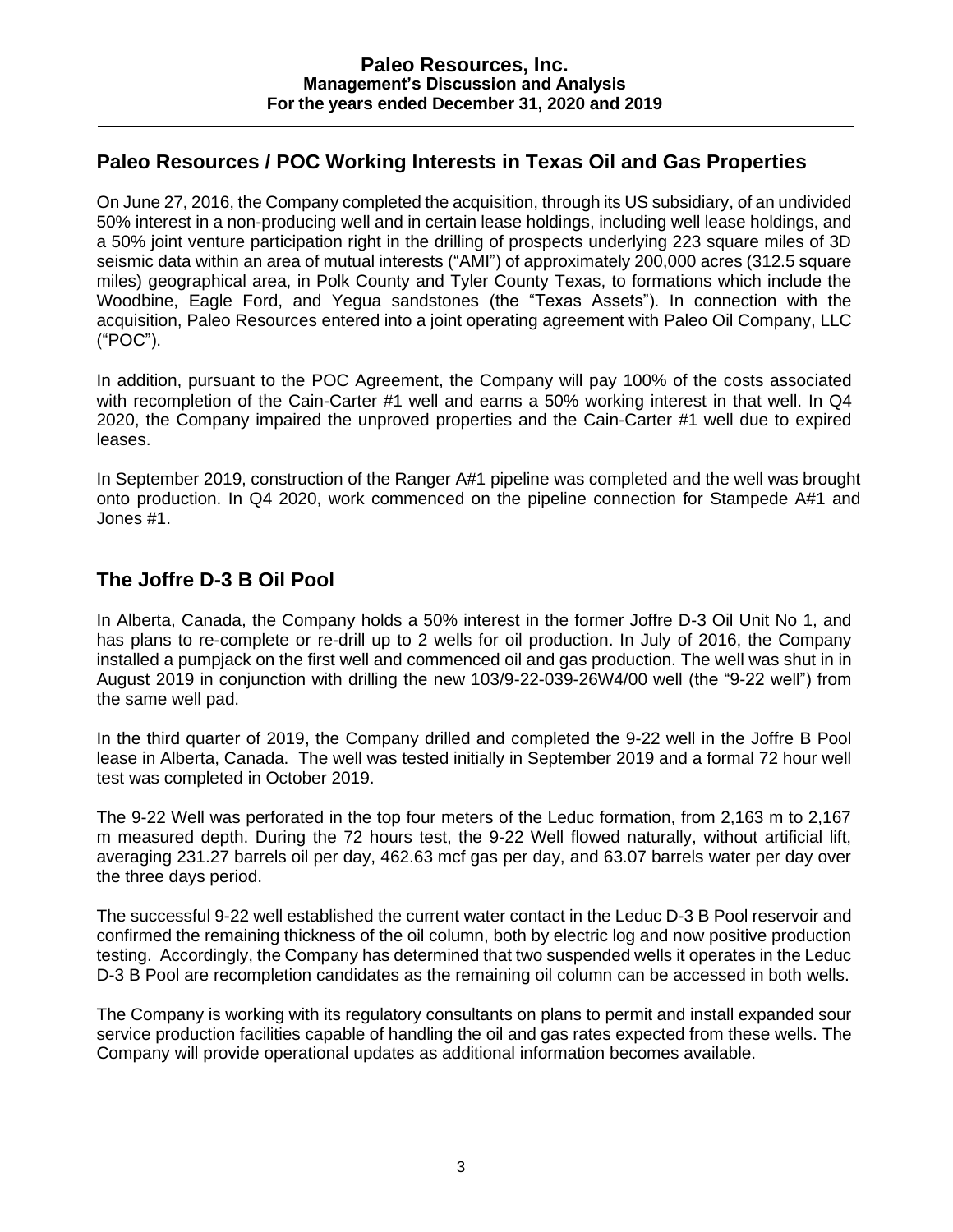## **The Burchell Lake Property**

Pursuant to the Burchell Lake Property Amendment Agreement dated September 27, 2011, the Company has elected to not pursue any further drilling and development of the Burchell Lake Properties. In January 2021, the Company transferred the Burchell Lake mining claims.

## **Financial Review**

This section should be read in conjunction with the audited consolidated financial statements for the years ended December 31, 2020 and 2019 and the corresponding notes thereto. These consolidated financial statements have been prepared in accordance with generally accepted accounting principles of the United States of America ("US GAAP") applicable to a going concern, which assumes continuity of operations and realization of assets and settlement of liabilities in the normal course of business for the foreseeable future, which is at least, but not limited to, one year after the date that the December 31, 2020 financial statements are available to be issued. The Company is subject to risks and challenges similar to companies in a comparable stage of exploration and development. As at December 31, 2020, the Company had a working capital deficiency of \$7,804,363 (December 31, 2019 - \$4,687,811) and an accumulated deficit of \$41,705,187 (December 31, 2019 - \$30,993,356). These conditions raise substantial doubt on the Company's ability to continue as a going concern. The Company will need additional funding in order to continue operations.

The Company is dependent upon its ability to finance its operations and oil and gas drilling programs through financing activities that may include issuances of additional debt or equity securities. The recoverability of the carrying value of exploration and evaluation assets and plant property and equipment, and, ultimately, the Company's ability to continue as a going concern, is dependent upon the existence and economic recovery of reserves, the ability to raise financing to complete the exploration and development of the properties, and upon future profitable production or, alternatively, upon the Company's ability to dispose of its interests in one or more assets on an advantageous basis, all of which are uncertain. While the Company has been successful in obtaining funding in the past, through the issuance of equity and debentures and non-arm's length loans, there is no assurance that such funding will be available in the future. An inability to raise additional funds would adversely impact the future assessment of the Company as a going concern.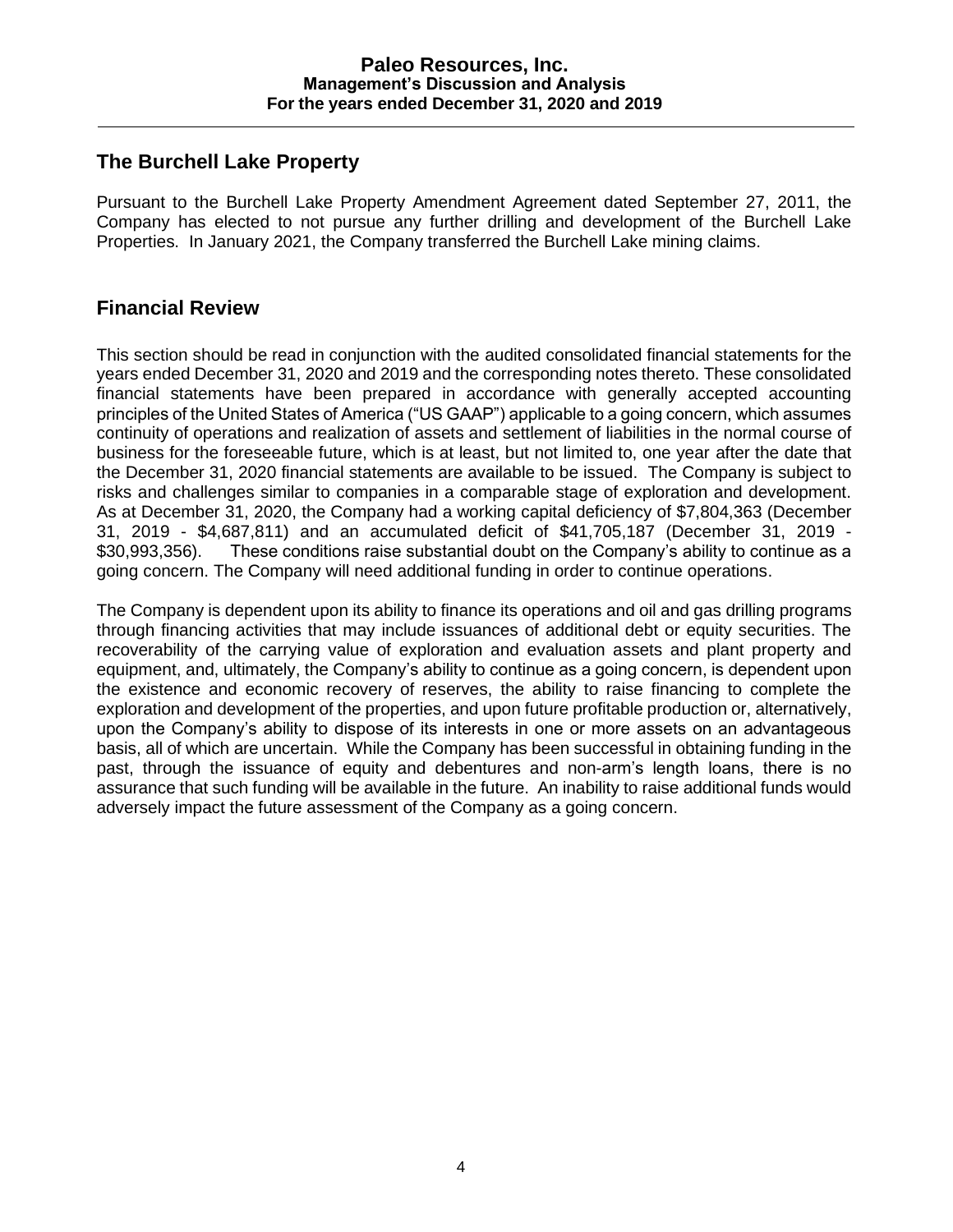# **Annual 2020 and 2019 Highlights**

|                                                           | Year ended December 31, |             |  |
|-----------------------------------------------------------|-------------------------|-------------|--|
|                                                           | 2020                    | 2019        |  |
| <b>Selected Financial Results</b>                         |                         |             |  |
| (US\$ except share and per share amounts)                 |                         |             |  |
| Revenue, net of royalties                                 | 344,308                 | 261,654     |  |
| Lease operating expenses                                  | 98,425                  | 254,198     |  |
| <b>Production taxes</b>                                   | 22,811                  | 4,367       |  |
| General and administrative expenses                       | 697,946                 | 821,316     |  |
| Depletion, depreciation, amortization and accretion       | 269,944                 | 595,088     |  |
| Impairment and dry hole expense                           | 9,767,009               | 112,917     |  |
| Interest expense                                          | 322,272                 | 367,149     |  |
| Foreign exchange gain (loss)                              | 10,337                  | 78,728      |  |
| Gain on forgiveness of debt                               | 72,442                  | 3,353,990   |  |
| Net income (loss) attributable to Paleo Resources, Inc.'s |                         |             |  |
| shareholders                                              | (10,711,831)            | 1,479,561   |  |
| Per common share - basic and fully diluted                | \$(0.04)                | \$0.01      |  |
| Comprehensive income (loss)                               | (10,774,942)            | 1,334,044   |  |
| Cash flow from operating activities                       | (602, 817)              | (952, 412)  |  |
| Per common share - basic and fully diluted                | \$(0.00)                | \$(0.00)    |  |
| Total capital expenditures (excluding acquisitions)       | 202,360                 | 928,897     |  |
| <b>Total assets</b>                                       | 1,875,278               | 10,528,911  |  |
| <b>Total liabilities</b>                                  | 8,867,781               | 7,378,713   |  |
| Shareholders' equity (deficit)                            | (6,992,503)             | 3,150,198   |  |
| <b>Common Shares</b>                                      |                         |             |  |
| Common shares outstanding                                 | 313,179,813             | 235,286,816 |  |
| Weighted average number of common shares outstanding      |                         |             |  |
| <b>Basic</b>                                              | 277,541,099             | 235,286,816 |  |
| <b>Diluted</b>                                            | 277,541,099             | 257,643,474 |  |
| <b>TSX Venture Share Trading Statistics</b>               |                         |             |  |
| (CDN\$/share except volumes based on                      |                         |             |  |
| intra-day trading)                                        |                         |             |  |
| High                                                      | 0.040                   | 0.100       |  |
| Low                                                       | 0.005                   | 0.010       |  |
| Close                                                     | 0.010                   | 0.030       |  |
| Average daily volume                                      | 50,654                  | 26,084      |  |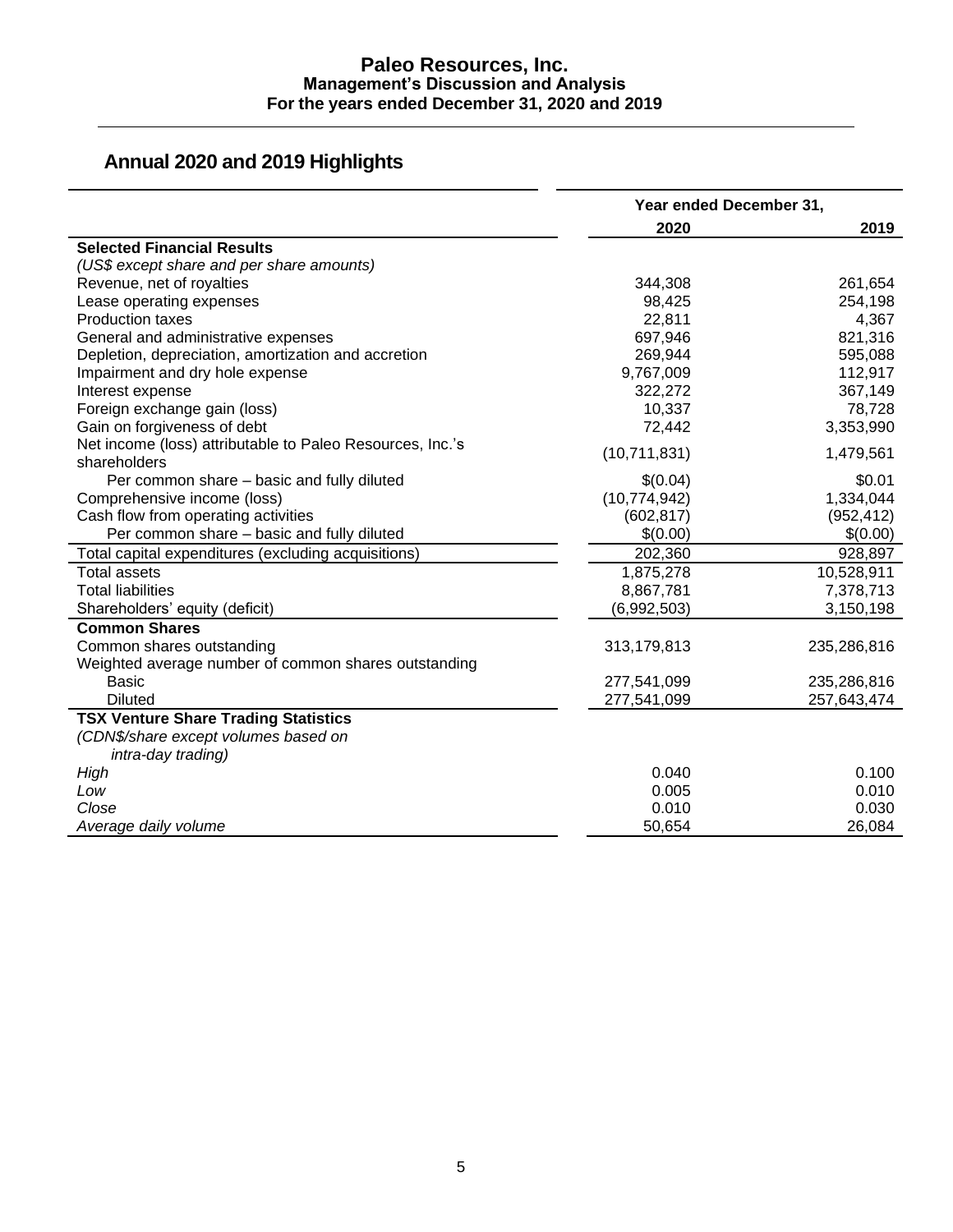## Selected Quarterly Information

Following is a summary of selected unaudited financial information  $(1)$  of the Company for the quarterly periods indicated:

|                                                         | 1 <sup>st</sup> Quarter | 2 <sup>nd</sup> Quarter | 3rd Quarter | 4 <sup>th</sup> Quarter |
|---------------------------------------------------------|-------------------------|-------------------------|-------------|-------------------------|
| 2020                                                    | \$)                     | (\$)                    | (\$)        | (\$)                    |
| Revenue, net                                            | 53,730                  | 41,409                  | 80,035      | 169,134                 |
| Net (loss) attributable to Paleo                        |                         |                         |             |                         |
| Resources, Inc.'s shareholders                          | (312, 596)              | (312, 716)              | (265, 479)  | (9,821,040)             |
| Per share – basic and fully diluted                     | (0.00)                  | (0.00)                  | (0.00)      | (0.04)                  |
| Comprehensive income (loss)                             | (135, 019)              | (338, 811)              | (439, 747)  | (9,861,365)             |
| Cash flow from operating activities                     | (100, 264)              | (260, 281)              | (68, 698)   | (173, 574)              |
| Per share – basic and fully diluted                     | (0.00)                  | (0.00)                  | (0.00)      | (0.00)                  |
| <b>Total assets</b>                                     | 10,366,143              | 11,637,840              | 11,534,798  | 1,875,278               |
| <b>Total liabilities</b>                                | 7,350,964               | 8,162,926               | 8,502,938   | 8,867,781               |
| Shareholders' equity (deficit)                          | 3,015,179               | 3,474,914               | 3,031,860   | (6,986,392)             |
| Weighted average number of<br>common shares outstanding | 235,286,816             | 249,552,438             | 313,179,813 | 313,179,813             |

|                                                         | 1 <sup>st</sup> Quarter | 2 <sup>nd</sup> Quarter | 3rd Quarter | <b>4th Quarter</b> |
|---------------------------------------------------------|-------------------------|-------------------------|-------------|--------------------|
| 2019                                                    | $($ \$)                 | (\$)                    | (\$)        | (\$)               |
| Revenue, net of royalties                               | 101,519                 | 56,695                  | 14,714      | 88,726             |
| Net income (loss)                                       | (581, 434)              | 2,789,832               | (381, 546)  | (347,291)          |
| Per share – basic and fully diluted                     | (0.00)                  | 0.01                    | (0.00)      | (0.00)             |
| Comprehensive income (loss)                             | (677, 151)              | 2,773,589               | (376, 146)  | (386,248)          |
| Cash flow from operating activities                     | (257, 743)              | (105, 263)              | (473, 106)  | (116,300)          |
| Per share – basic and fully diluted                     | (0.00)                  | (0.00)                  | (0.00)      | (0.00)             |
| Total assets                                            | 9,994,411               | 10,822,326              | 10,833,506  | 10,528,911         |
| <b>Total liabilities</b>                                | 8,855,408               | 6,859,811               | 7,231,119   | 7,378,713          |
| Shareholders' equity (deficit)                          | 1,139,003               | 3,962,515               | 3,602,387   | 3,150,198          |
| Weighted average number of<br>common shares outstanding | 235,286,816             | 235,286,816             | 235,286,816 | 235,286,816        |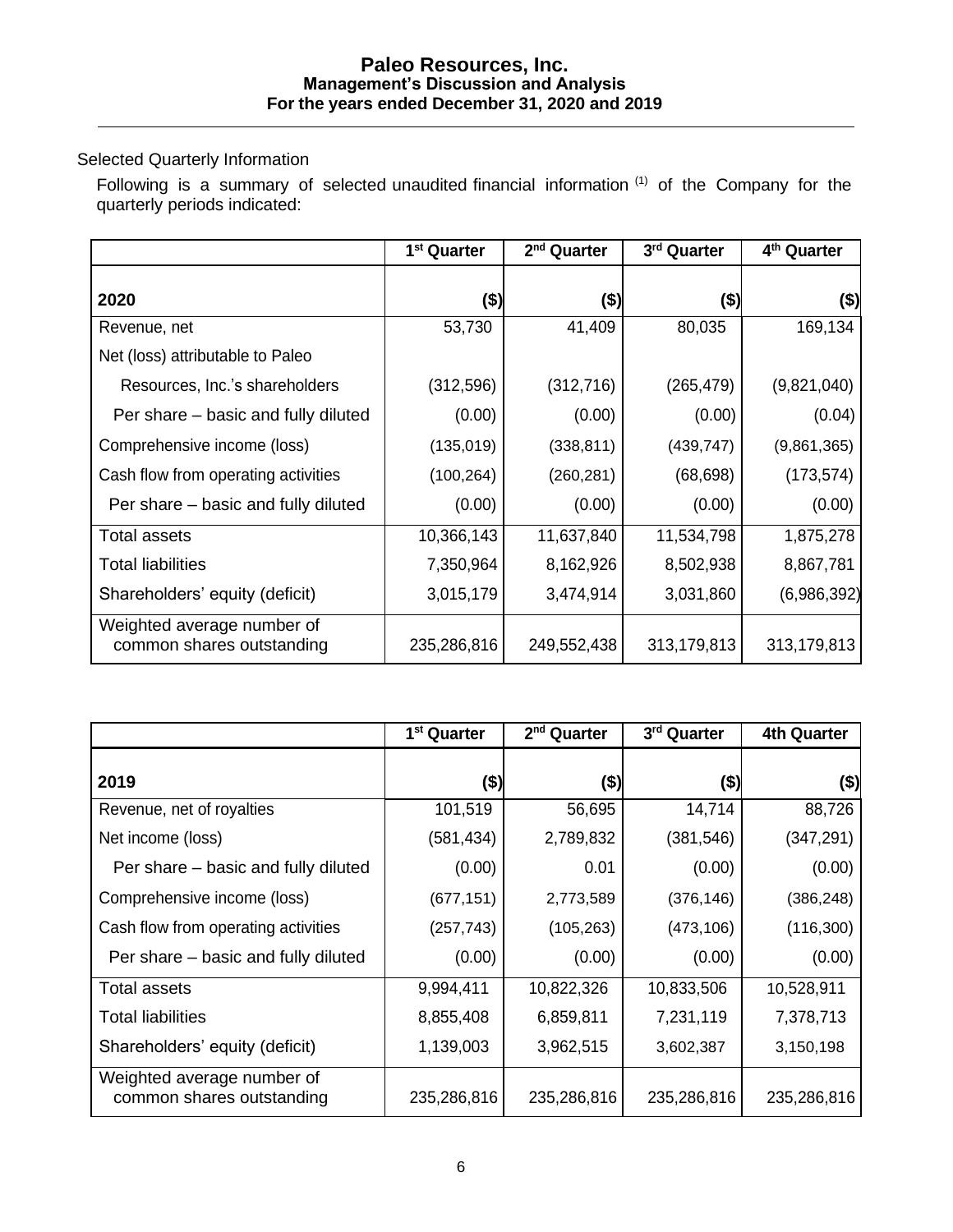(1) National Instrument 51‐102, Part 4, Subsection 4.3(3)(a), requires that if an auditor has not performed a review of the interim financial statements there must be an accompanying notice indicating that the interim financial statements have not been reviewed by an auditor. The Auditors' of Paleo Resources, Inc. have not performed a review of the interim consolidated financial statements for the periods shown above.

# **Financial highlights**

|                                                                                 | Three months ended December 31 |                     |                     |                 |                    |                   |  |
|---------------------------------------------------------------------------------|--------------------------------|---------------------|---------------------|-----------------|--------------------|-------------------|--|
| Oil and gas operations by<br>segment                                            | 2020                           |                     |                     | 2019            |                    |                   |  |
|                                                                                 | Canada                         | <b>U.S.</b>         | Total               | Canada          | U.S.               | Total             |  |
| Crude oil                                                                       |                                |                     |                     | 14,220          |                    | 14,220            |  |
| Natural gas liquids                                                             |                                |                     |                     |                 |                    |                   |  |
| Natural gas                                                                     |                                | 68,374              | 68,374              |                 | 74,731             | 74,731            |  |
| Oil and natural gas sales, net of<br>royalties<br>Other income                  |                                | 68,374              | 68,374              | 14,220<br>(225) | 74,731             | 88,951<br>(225)   |  |
| Total revenue                                                                   |                                | 68,374              | 68,374              | 13,995          | 74,731             | 88,726            |  |
| Lease operating expenses                                                        | 3,342                          | 13,479              | 16,821              | 15,045          | 10,637             | 25,682            |  |
| <b>Production taxes</b>                                                         |                                | 5,146               | 5,146               |                 | (7, 582)           | (7, 582)          |  |
| Depletion, depreciation and<br>amortization<br>Impairment and dry hole expenses | 3,594                          | 80,114<br>9,043,092 | 83,708<br>9,043,092 | (47, 832)       | 117,950<br>112,917 | 70,118<br>112,917 |  |
| Sales volumes, net of royalties<br>Light oil and natural gas liquids<br>(bbls)  |                                |                     |                     | 231             |                    | 231               |  |
| Natural gas (mcf)                                                               |                                | 27,422              | 27,422              | 68              | 36,194             | 36,262            |  |
| Total sales volumes (boe)                                                       |                                | 4,570               | 4,570               | 242             | 6,032              | 6,274             |  |

|                                                   | Year ended December 31 |           |              |         |         |         |
|---------------------------------------------------|------------------------|-----------|--------------|---------|---------|---------|
| Oil and gas operations by segment                 | 2020                   |           |              | 2019    |         |         |
|                                                   | Canada                 | U.S.      | <b>Total</b> | Canada  | U.S.    | Total   |
| Crude oil                                         |                        |           |              | 78,271  |         | 78.271  |
| Natural gas liquids                               |                        |           |              | 1,552   |         | 1,552   |
| Natural gas                                       |                        | 204,709   | 204,709      | 3,335   | 178,307 | 181,642 |
| Petroleum and natural gas sales, net of royalties |                        | 204,709   | 204,709      | 83,158  | 178,307 | 261,465 |
| Other income                                      |                        |           |              | 189     |         | 189     |
| Total revenue                                     |                        | 204,709   | 204,709      | 83.347  | 178,307 | 261,654 |
| Lease operating expenses                          | 26,330                 | 72,095    | 98,425       | 100,843 | 153,355 | 254,198 |
| <b>Production taxes</b>                           |                        | 22,747    | 22,747       |         | 4,367   | 4,367   |
| Depletion, depreciation, and amortization         | 13,740                 | 249,378   | 263,118      | 97,789  | 497,299 | 595,088 |
| Impairment and dry hole expenses                  |                        | 9,043,092 | 9,043,092    |         | 112,917 | 112,917 |
| Sales volumes, net of royalties                   |                        |           |              |         |         |         |
| Light oil and natural gas liquids (bbls)          |                        |           |              | 1,730   |         | 1,730   |
| Natural gas (mcf)                                 |                        | 111,221   | 111,221      | 1,632   | 80,438  | 82,070  |
| Total sales volumes (boe)                         | ۰.                     | 18,537    | 18,537       | 2,002   | 13,406  | 15,408  |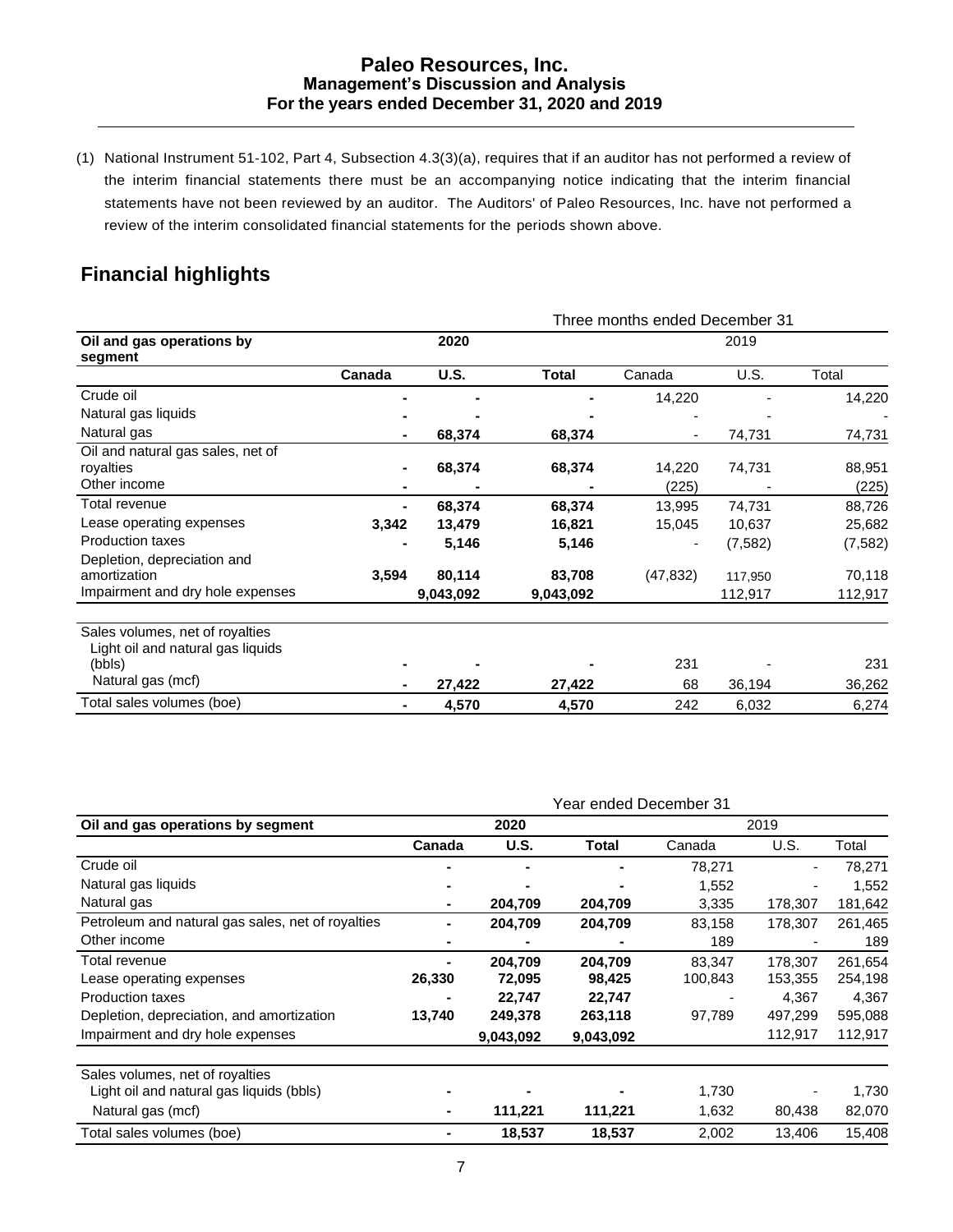For the three and twelve months ended December 31, 2020, the Company had revenue of \$100,760 and \$139,599, respectively, and general and administrative expense of \$184,888 and \$367,476, respectively, from Fintech platform operating segment acquired through the EFR acquisition attributable to the Company's shareholders.

For the three and twelve months ended December 31, 2020, the Company had oil and gas revenues of \$68,374 and \$204,709 compared to \$88,726 and \$261,654, respectively, during the same periods in 2019. Revenue for the three months ended December 31, 2020 was lower from that in the same periods of 2019 due to lower production from the Company's producing gas well in the USA. Revenue for the twelve months ended December 31, 2020 was down from that in the same periods of 2019 due to the existing Joffre oil well being shut-in in since August 2019 in connection with drilling the new 103/9-22 Joffre well.

Lease operating expenses for the three and twelve months ended December 31, 2020 were \$16,821 and \$98,425, as compared to \$25,682 and \$254,198, respectively, in the same periods in 2019. The decrease in operating expenses between the year to date periods is primarily related to reduced repair and maintenance expenses in the period in the US and the existing Joffre oil well being shut-in in Canada.

Production taxes for the three and twelve months ended December 31, 2020 were \$5,210 and \$22,811, as compared to (\$7,582) and \$4,367, respectively, in the same periods in 2019. Production taxes for the three and twelve months period ended December 31, 2020 reflect higher production from gas well in the USA.

General and administrative expenses (excluding stock-based compensation expense) for the three and twelve months ended December 31, 2020 was \$267,501 and \$697,946, compared to \$197,621 and \$815,359, respectively, in the same periods in 2019. The increase in G&A for the three months ended December 31, 2020 compared to the same period in 2019 is primarily due to additional of EFR. The decrease in G&A experienced for the twelve months 2020 periods compared to 2019 periods is primarily due to lower executive and employee compensation.

Interest expenses for the three and twelve months ended December 31, 2020 was \$83,500 and \$322,272, compared to \$33,642 and \$367,149, respectively, in 2019. Interest expenses for the twelve months ended December 31, 2020 were comprised of \$300,166 in interest charges and \$22,106 of amortization of debt discount on convertible debentures, as compared to \$354,714 in interest charges and \$12,435 of amortization of debt discount on convertible debentures in 2019. The decrease in interest expense for the twelve months ended December 31, 2020 period compared to 2019 period is primarily due to retirement of the credit facility and certain loans payable in 2019 and lower interest rate in 2020 compared to 2019.

The net income (loss) attributable to shareholders for the three and twelve months period ended December 31, 2020 was (\$9,821,040) and (\$10,711,831) as compared to \$(347,291) and \$1,479,561, respectively, during the same periods in 2019. The increase in loss between year to date periods is primarily attributable to \$9 million non-cash impairment on proved and unproved oil and gas properties. The net cash flow used in operating activities for the three and twelve months ended December 31, 2020 was \$173,574 and \$602,817, respectively, compared to \$116,300 and \$952,412 in the same period of 2019.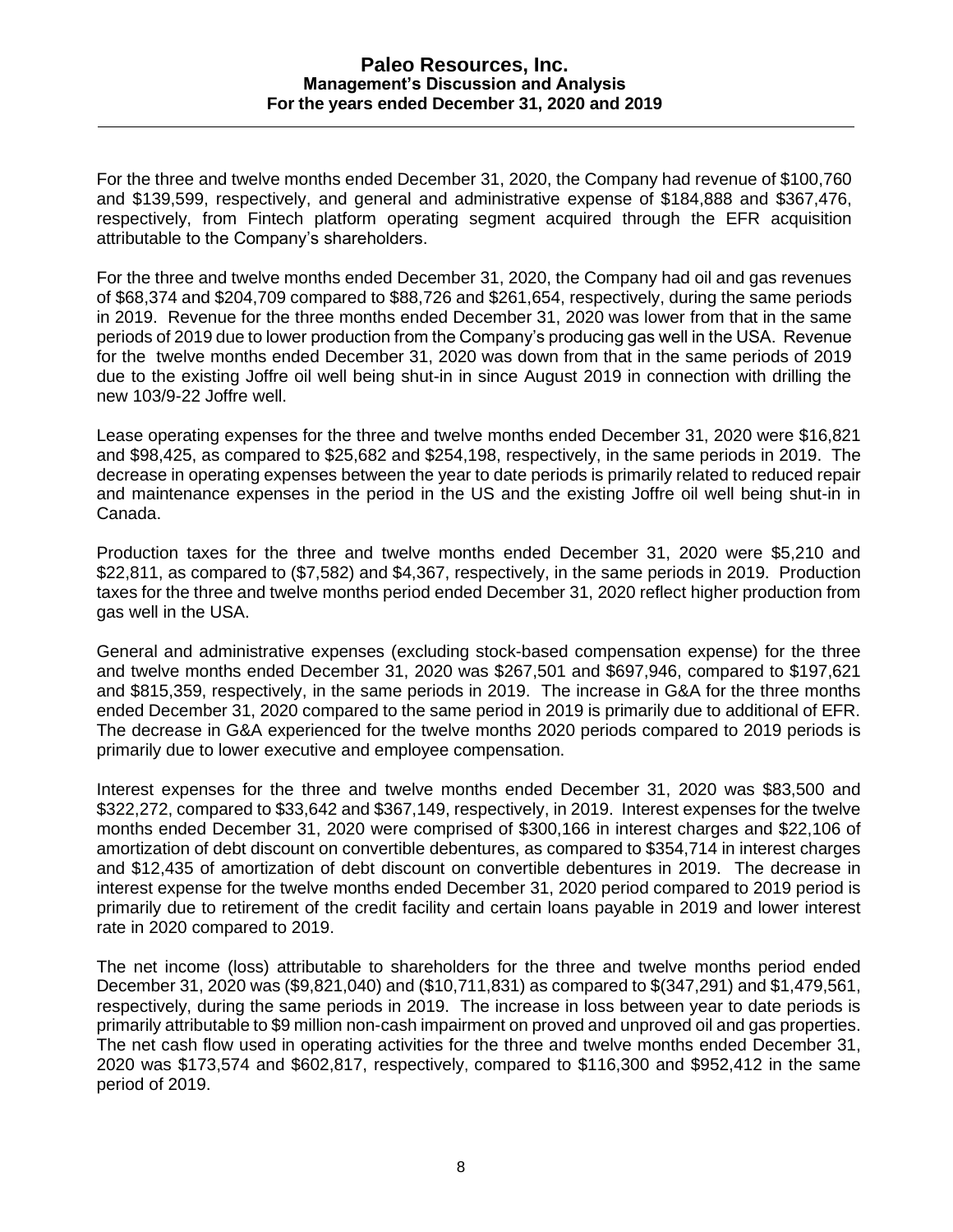# **Capital Expenditures**

The Company incurred additions to unproved oil and gas properties (excluding acquisitions) of \$nil (2019 -\$116,191) and proved oil and gas properties of \$202,360 excluding acquisition (2019 - \$812,706) twelve months ended December 31, 2020. The capital expenditure activities in Canada and the US for the twelve months ended December 31, 2020 were as follows:

#### (a) Canada

There were \$24,359 for expenditures on proved oil and gas properties in Canada during the twelve months ended December 31, 2020 (2019 - \$459,013) that were incurred on drilling, completion and equipping for the new 9-22 well and for planning, design and permitting of sour service production facilities in Joffre, Alberta.

### (b) US

During the twelve months ended December 31, 2020, the Company incurred expenditures on unproved oil and gas properties of \$nil as compared to \$116,191 spent in 2019. Expenditures of \$32,297 for 2020 was for drilling cost of the Dorn Project well. The Dorn Prospect well produced noncommercial quantities of gas and water from multiple prospective sandstone sections, and the Company has decided to plug and abandon the well as a dry hole. The Dorn Prospect well expenditures were expensed to dry hole. During the twelve months ended December 31, 2020, the Company incurred expenditures on proved oil and gas properties of \$178,001 on the completion of the Yegua wells.

The Company incurred impairment expense of \$8,620,615 for expired acreage and \$390,180 on proved properties in 2020.

## **Liquidity and Capital Resources**

The Company had a cash position of \$147,189 at December 31, 2020, compared with a cash position of \$235,263 at December 31, 2019. As at December 31, 2020, the Company had a working capital deficiency of \$7,804,363 (December 31, 2019 - \$4,687,811) and an accumulated deficit of \$41,705,187 (December 31, 2019 - \$30,993,356).

The Company had the following financing activities during 2020:

- (a) For the three and twelve months ended December 31, 2020, the Company drawdown \$40,619 and \$565,619, respectively from the US JV Partner's subsidiary's loan.
- (b) On December 8, 2020, the Company's subsidiary, Paleo Resources (USA), Inc., entered into a secured loan with the U.S. Small Business Administration ("SBA") in the amount of \$100,600 under the Economic Injury Disaster Loan (the "EIDL Loan") with an interest rate of 3.75% and maturity date thirty years from the effective date of the EIDL Loan. The Economic Injury Disaster Loan was established under the Coronavirus Aid, Relief, and Economic Security Act (the CARES Act") and is administered by the SBA. Principal and interest payments of \$491 is due every month beginning twelve months from the date of the EIDL loan.

On March 1, 2021, the entire amount of the existing loan from the subsidiary of US JV Partner has been assigned to Roger S. Braugh, Jr., a director and officer of Paleo, and Chris Pettit & Associates PC, a company controlled by Christopher J. Pettit, a director of Paleo, as trustee of a Trust, in the aggregate amount, including principal and interest, of \$2,283,662, as to 50% to each, subject to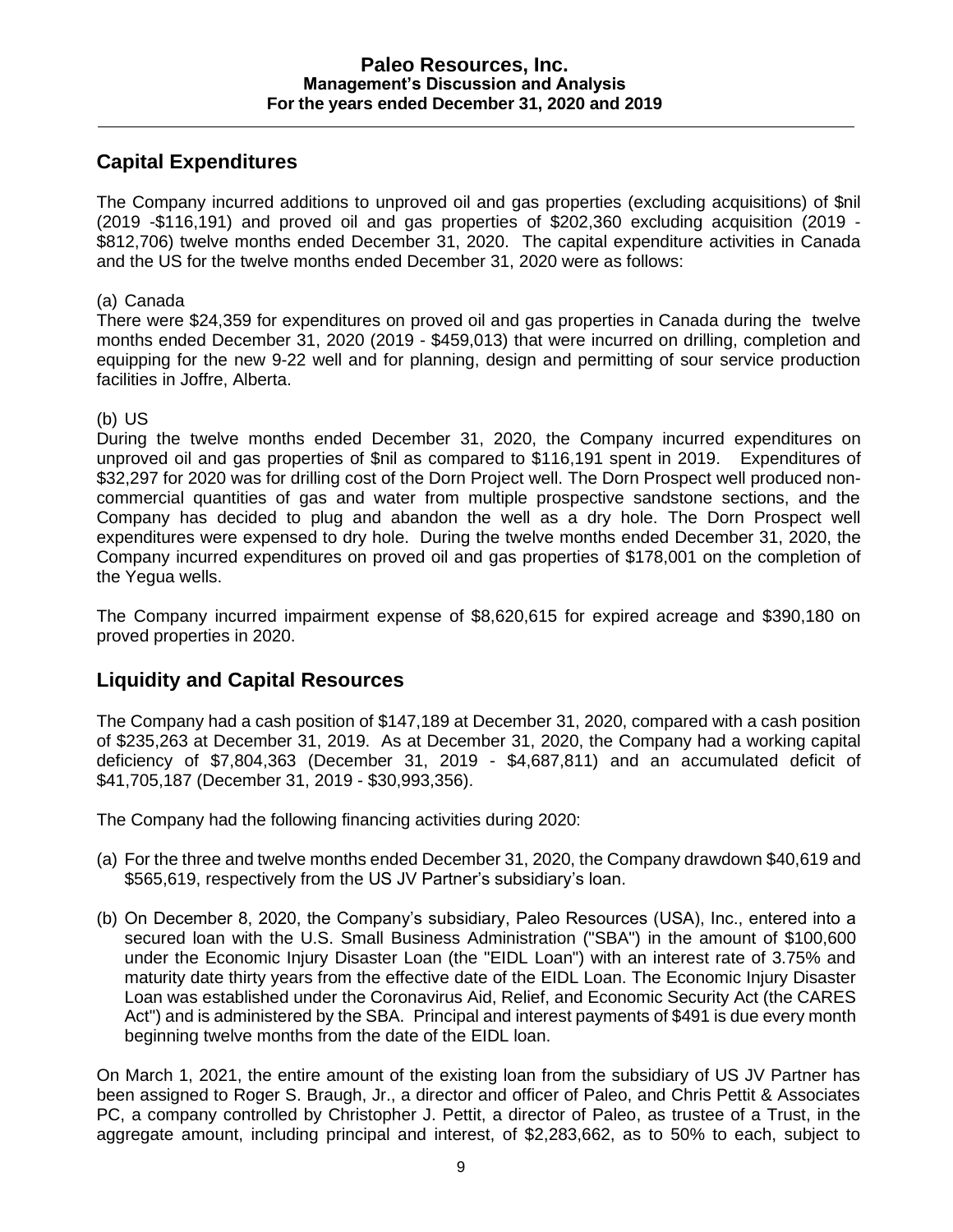approval of the TSX Venture Exchange. On March 30, 2021, the Company settled outstanding indebtedness, excluding interest, the aggregate amount of \$2,096,619 now owing to director and trustee following the noted assignment, through the issuance of an aggregate of 132,474,848 common shares of the Company at a deemed price of CDN\$0.02 per share. The common shares issued in connection with the Debt Settlement are subject to a hold period that expires on July 31, 2021.

In April 2021, holders of the Company's outstanding 2019 convertible debentures in the aggregate principal amount of CDN\$2,682,799 or USD\$2,000,674 (the "Debentures") have provided notice to require the Corporation to repurchase all amounts outstanding under the Debentures, in accordance with the terms of such Debentures. The Debentures provide the holders the right, upon at least 30 days written notice prior to the date that is two years following the original issuance date of such Debentures (the "Repurchase Date"), to require the Company to repurchase all amounts outstanding under the Debentures on such Repurchase Date, at a repurchase equal to 115% of the outstanding principal amount of the Debentures, together with payment of the interest on the principal amount accrued and unpaid to the Repurchase Date.

The total principal amount of the indebtedness due as a result of the repurchase notifications is CDN\$3,085,219 or USD\$2,300,775 (the "Repurchase Indebtedness") of which CDN\$2,341,682 is due on June 5, 2021 and CDN\$743,537 is due on July 25, 2021.

The Company intends to settle the Repurchase Indebtedness through the issuance of common shares of the Company.

Additional financing will be required to develop and operate the Company's properties, additional projects and to replenish working capital. The Company is dependent upon its ability to finance its operations and oil and gas drilling programs through financing activities that may include issuances of additional debtor equity securities. The recoverability of the carrying value of exploration and evaluation assets and plant property and equipment, and, ultimately, the Company's ability to continue as a going concern, is dependent upon the existence and economic recovery of reserves, the ability to raise financing to complete the exploration and development of the properties, and upon future profitable production or, alternatively, upon the Company's ability to dispose of its interests in one or more assets on an advantageous basis, all of which are uncertain.

## **Share Capitalization**

The Company is authorized to issue an unlimited number of common shares. On June 16, 2020, the Company authorized the issuance of an aggregate of 86,547,774 common shares of Paleo to the former shareholders of EFR of which 77,892,997 shares have been issued and 8,654,777 shares are subject to a holdback in respect of certain representations and warranties provided in favor of Paleo pursuant to the merger agreement. As of December 31, 2020, 313,179,813 common shares, 8,654,777 holdback shares, and 2,000,000 stock options were outstanding for a total of 323,834,590 common shares on a fully diluted basis. As of December 31, 2020, a further 22,356,658 common shares would be issuable on conversion of convertible debentures based on a conversion price of CDN\$0.12/share for the Canadian dollar denominated debentures.

## **Transactions with Related Parties**

Related parties include the Board of Directors, senior management and enterprises that are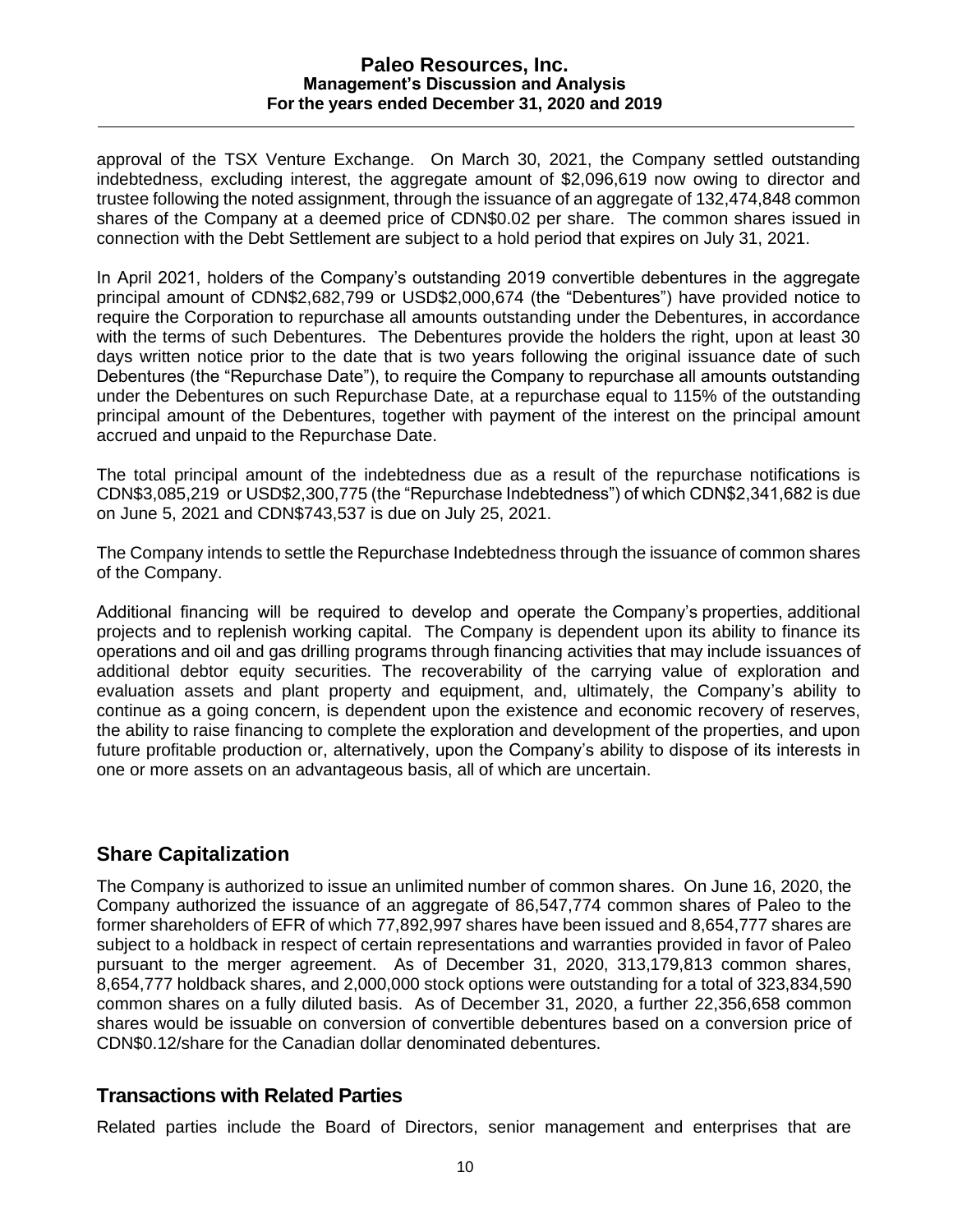controlled by these individuals. Related party transactions are conducted in the normal course of operations under normal market conditions and terms. The following transactions were entered into with related parties during the twelve months ended December 31, 2020

- (a) During the twelve months ended December 31, 2020, a total of \$36,275 interest was incurred on the convertible debentures held by a director and the Trust (hereinafter defined). Total accrued interest payable to the director and the Trust as of December 31, 2020 was \$229,760 (December 31, 2019 - \$229,254)
- (b) The Company conducts all of U.S. operations with one joint venture partner (the "US JV Partner"). The US JV Partner is owned by a director of the Company and a Trust controlled by another director in his capacity as trustee of the Trust (the "Trust"). During the twelve months ended December 31, 2020, a total of \$130,568 interest was accrued on promissory note and loan owing to the US JV Partner and its subsidiary. For the twelve months period ended December 31, 2020, net revenue after expenses were \$85,403 from U.S. operations operated by the US JV Partner. At as December 31, 2020, the balance owing to the US JV Partner and its subsidiary in accounts payable is \$972,839 (December 31, 2019 - \$756,869).
- (c) The Company assumed the loan due to US JV Partners of \$62,500 as part of the acquisition of EFR.
- (d) The Company receives management fees from the investment companies managed by a Company's subsidiary, which at times are paid in advance and are recorded on the balance sheet as deferred management fees – related parties. As of December 31, 2020, deferred management fees totaled \$65,466. For the three months and twelve months ended December 31, 2020, management fee revenue was \$18,200 and \$39,000 respectively, and \$nil for 2019. The carried interest management fee revenue total \$7,890 and \$18,239 for the three months and twelve months ended December 31, 2020.
- (e) The Company received reimbursement revenue for costs incurred from related parties totaling \$44,852 and \$46,352 for the three months and twelve months ended December 31, 2020 and \$nil for 2019.
- (f) The Company received consulting fee from a Company owned by a director and Trust totaling \$nil and \$7,525 for three months and twelve months ended December 31, 2020, respectively.
- (g) On June 16, 2020, the Company authorized the issuance common shares of Paleo to the former shareholders of EFR. Charles Minshew, CEO of EFR is entitled to receive up to 14,978,269 common shares with 13,480,442 common shares received upon closing of the acquisition and 1,497,827 common shares subject to holdback ("Holdback Shares") and will be issued in the event that no claims diminish the available Holdback Shares per the terms of the merger agreement.
- (h) Certain officers are shared with a related party and the officers' compensations are paid by the related party and not charged to the Company. The Company's president is providing services to the Company, from January 31, 2020, for no compensation.

## **Significant Accounting Judgments and Estimates**

The preparation of financial statements in conformity with US GAAP requires management to make estimates and assumptions that affect the reported amounts of assets and liabilities and disclosure of contingent assets and liabilities at the date of the financial statements and the reported amounts of revenues and expenses during the reporting period. The most significant estimates pertain to the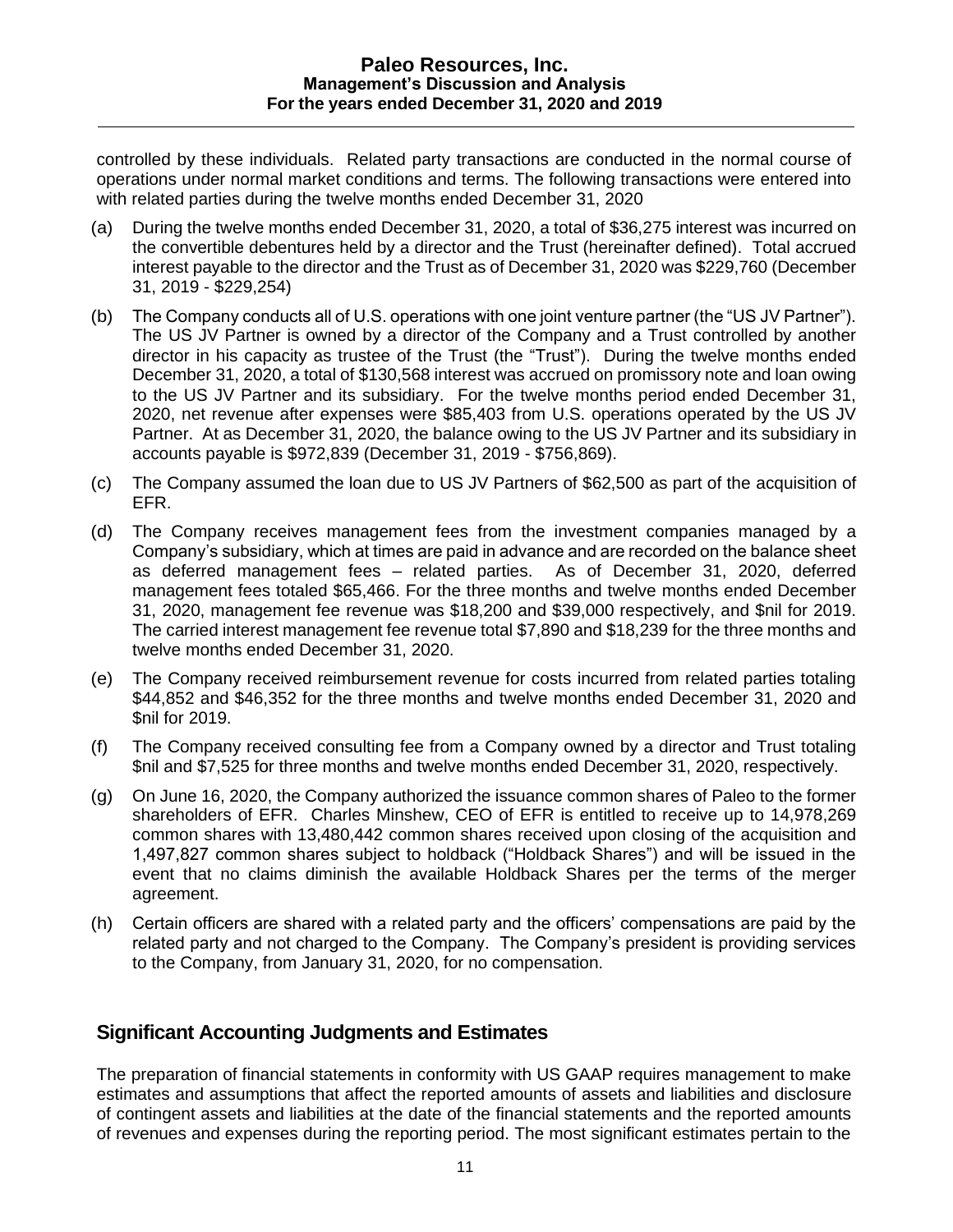use of the going concern assumption, proved natural gas reserves and related cash flow estimates used in impairment tests of oil and natural gas properties, asset retirement obligations, and accrued natural gas revenues and operating expenses. Estimates are also made in determining the fair value of assets and liabilities. Actual results could differ from those estimates.

## **Capital Risk Management**

The Company manages its capital with the following objectives:

- To ensure sufficient financial flexibility to achieve the ongoing business objectives including funding of future growth opportunities, and pursuit of accretive acquisitions; and
- To maximize shareholder return through enhancing the share value.

The Company monitors its capital structure and makes adjustments according to market conditions in an effort to meet its objectives given the current outlook of the business and industry in general. The Company may manage its capital structure by issuing new shares, repurchasing outstanding shares, adjusting capital spending, or disposing of assets. The capital structure is reviewed by Management and the Board of Directors on an ongoing basis.

The Company considers its capital to be equity, comprising share capital, contributed surplus, reserves and deficit which at December 31, 2020 totaled (\$6,992,503) (December 31, 2019 - \$3,150,198).

The Company manages capital through its financial and operational forecasting processes. The Company reviews its working capital and forecasts its future cash flows based on operating and capital expenditures, and other investing and financing activities. The forecast is updated based on activities related to its mineral and oil and gas properties. The Company's capital management objectives, policies and processes have remained unchanged during the period ended December 31, 2020. The Company is not subject to any capital requirements imposed by a lending institution.

## **Property, Financial, Instruments, Risk Management and Sensitivity**

The Company's activities expose it to a variety of financial risks: credit risk, liquidity risk and market risk (including interest rate, foreign exchange rate and commodity and equity price risk.)

Risk management is carried out by the Company's management team with guidance from the Audit Committee under policies approved by the Board of Directors. The Board of Directors also provides regular guidance for overall risk management.

Credit risk is the risk of loss associated with counterparty's inability to fulfill its payment obligations. The Company's credit risk is primarily attributable to cash and accounts receivable. Cash is held with select major Canadian chartered banks and major US banks, from which management believes the risk of loss to be minimal.

Accounts receivable include accrued and joint venture receivables from joint venture partners and a contract operator and sales tax receivable from government authorities in Canada. Accounts receivable includes certain joint venture receivables that are past due but not considered impaired.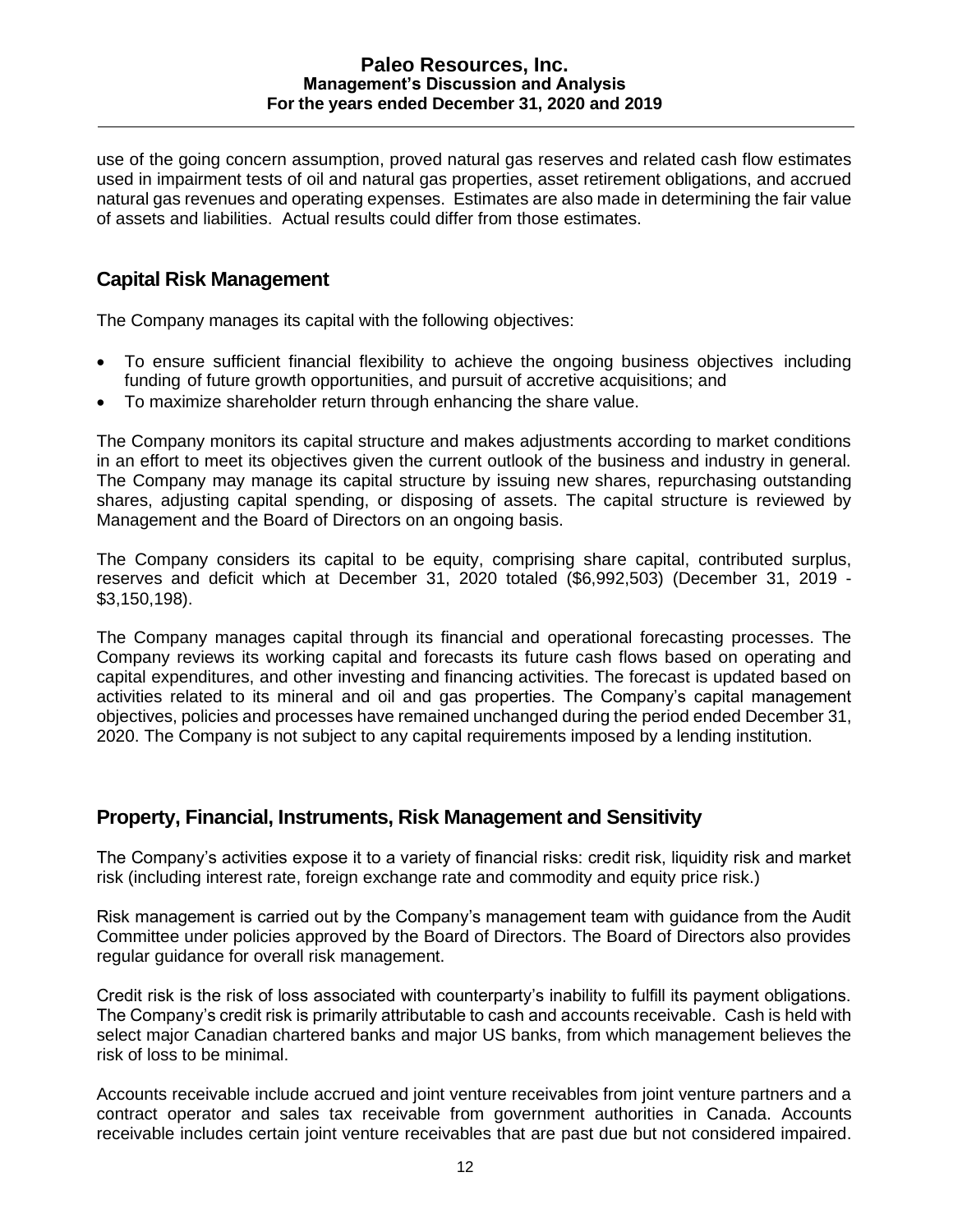Management believes that the credit risk with respect to accounts receivable is minimal.

Market risk is the risk of loss that may arise from changes in market factors such as interest rates, foreign exchange rates, and prices of commodities and equities.

In regard to interest rate risk, the Company has cash and cash equivalents balances and interestbearing debt. The Company's current policy is to invest excess cash in investment-grade short-term deposit certificates issued by banks with which it keeps its bank accounts. The credit facility and certain loans payable and the debentures are at fixed rates and not subject to rate fluctuations. There are two related party loans that bear interest at a floating rate of interest. The Company regularly monitors compliance to its cash management policy.

In regard to currency risk, the Company's functional and reporting currency is the US dollar and major purchases are transacted in both Canadian and US dollars. The Company operates its Canadian Assets through the Canadian parent company. As a result, the Company is subject to gains and losses from fluctuations in the Canadian Dollar.

The Company is exposed to price risk with respect to commodity and equity prices. Equity price risk is defined as the potential adverse impact on the Company's earnings due to movements in individual equity prices of securities held by the Company or general movements in the level of the stock market. Commodity price risk is defined as the potential adverse impact on earnings and economic value due to commodity price movements and volatilities. The Company closely monitors commodity prices, as they relate to oil and gas, individual equity movements, and the stock market to determine the appropriate course of action to be taken by the Company.

The Company's future profitability and viability from mineral and oil and gas exploration depends upon the world market price of and oil and gas. Commodity prices have fluctuated significantly in recent years. There is no assurance that, even as commercial quantities oil and gas may be produced in the future, a profitable market will exist for them. As a result, commodity price risk may affect the completion of future equity transactions such as equity offerings and the exercise of stock options and warrants. This may also affect the Company's liquidity and its ability to meet its ongoing obligations.

## **Risks and Uncertainties**

On March 11, 2020, the World Health Organization characterized the global outbreak of the novel strain of coronavirus, COVID-19, as a "pandemic." To limit the spread of COVID-19, governments have taken various actions including the issuance of stay-at-home orders and social distancing guidelines, causing some businesses to suspend operations and a reduction in demand for many products from direct or ultimate customers. Such actions have resulted in a swift and unprecedented reduction in international and U.S. economic activity which, in turn, has adversely affected the demand for oil and natural gas and caused significant volatility and disruption of the financial markets.

The Company is unable to predict the impact that the COVID-19 pandemic will have on us, including our financial position, operating results, liquidity and ability to obtain financing in future reporting periods, due to numerous uncertainties.

Oil and gas and exploration are speculative ventures. There is no certainty that expenditure on exploration and development will result in the discovery of economic oil and gas reserves. The Company's viability and potential success lie in its ability to develop, permit, exploit and generate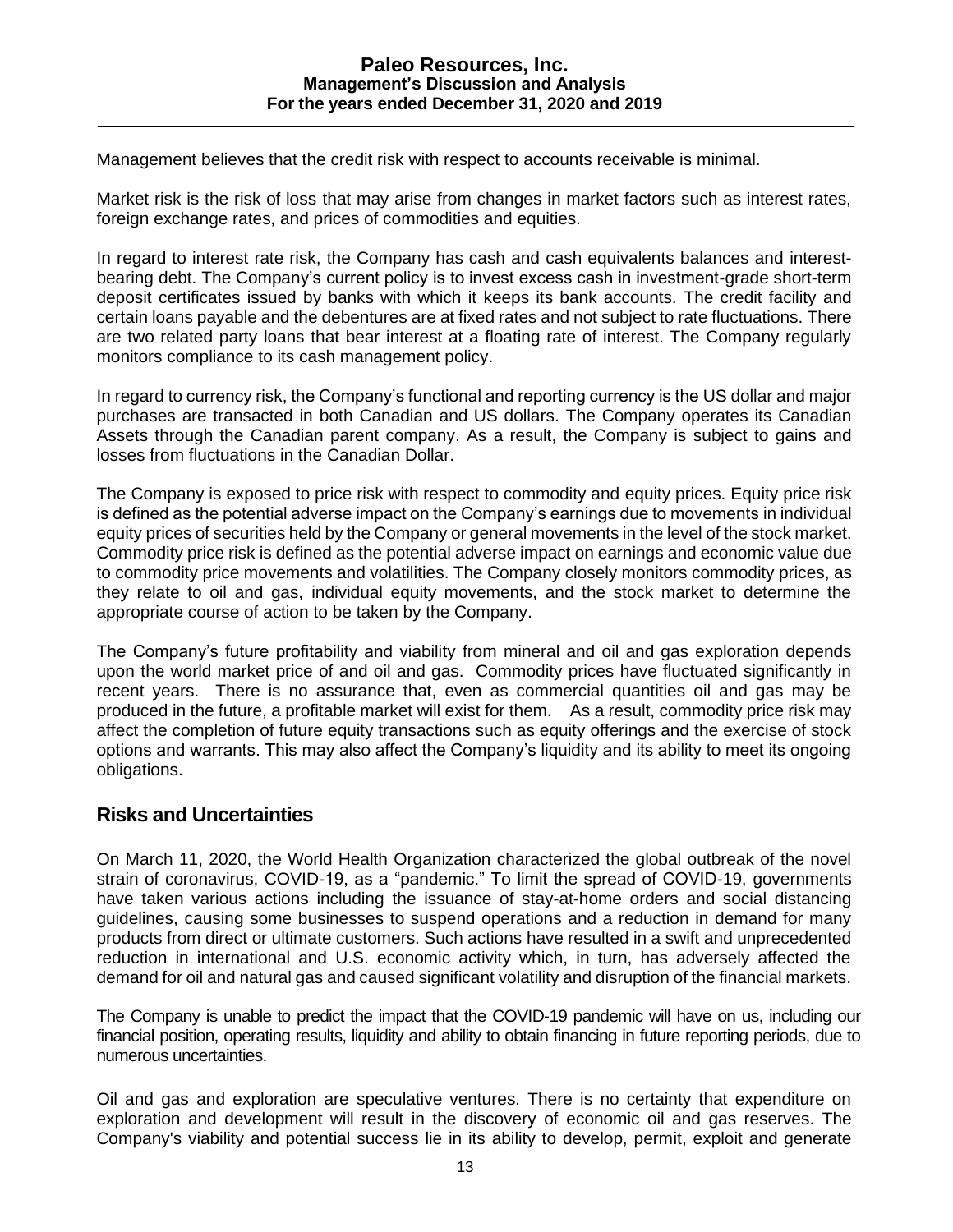revenue out of oil and gas reservoirs. Revenues, profitability and cash flow from Fintech operations will be influenced by petroleum and natural gas prices and by its relationship to attract potential investors interest in energy investments. Such prices have fluctuated widely and are affected by numerous factors beyond the Company's control.

The Company's ability to raise additional funds and its future performance is largely tied to the financial markets related to exploration companies. In the first quarter of 2020, economic conditions in Canada, the US and worldwide have deteriorated as a result of COVID-19 as detailed above. Various factors impact the oil and gas industry. These factors include uncertainty regarding the price of petroleum and natural gas and the availability of equity financing for the purposes of mineral exploration and development. The price of crude oil and natural gas have been volatile in recent periods and financial markets have become unpredictable to the point where it has become difficult for companies, particularly junior exploration companies, to raise new capital. The Company's future performance is largely tied to the development of its current oil and gas interests and the overall financial markets. Financial markets could be volatile, reflecting ongoing concerns about the global economy. Some companies worldwide have been affected negatively by these trends. As a result, the Company may have difficulties raising equity financing for the purposes of oil and gas and mineral exploration and development, particularly without excessively diluting the interests of its current shareholders. With continued market volatility expected, the Company's current strategy is to spend its funds in a prudent manner, continue drilling its Polk County Yegua and Joffre wells, review multiple low cost oil and gas ventures, and evaluate opportunities for the acquisition of nonconventional oil and gas plays. The Company believes that this focused strategy will enable it to meet the near-term challenges presented by the capital markets. These trends may limit the Company's ability to develop and/or further explore its oil and gas assets, and/or other property interests that could be acquired in the future. Management regularly monitors economic conditions and estimates their impact on the Company's operations and incorporates these estimates in shortterm operating and longer-term strategic decisions.

## **Disclosure and Internal Financial Controls**

Management has established processes to provide them sufficient knowledge to support representations that they have exercised reasonable diligence that (i) the audited financial statements do not contain any untrue statement of material fact or omit to state a material fact required to be stated or that is necessary to make a statement not misleading in light of the circumstances under which it is made, as of the date of and for the periods presented by the audited financial statements, and (ii) the audited financial statements fairly present in all material respects the financial condition, results of operations and cash flow of the Company, as of the date of and for the periods presented.

In contrast to the certificate required for non-venture issuers under National Instrument 52-109, Certification of Disclosure in Issuers' Annual and Interim Filings ("NI 52-109"), the Venture Issuer Basic Certificate does not include representations relating to the establishment and maintenance of disclosure controls and procedures ("DC&P") and internal control over financial reporting ("ICFR"), as defined in NI 52-109. In particular, the certifying officers filing this certificate are not making any representations relating to the establishment and maintenance of:

(i) controls and other procedures designed to provide reasonable assurance that information required to be disclosed by the issuer in its annual filings, interim filings or other reports filed or submitted under securities legislation is recorded, processed, summarized and reported within the time periods specified in securities legislation; and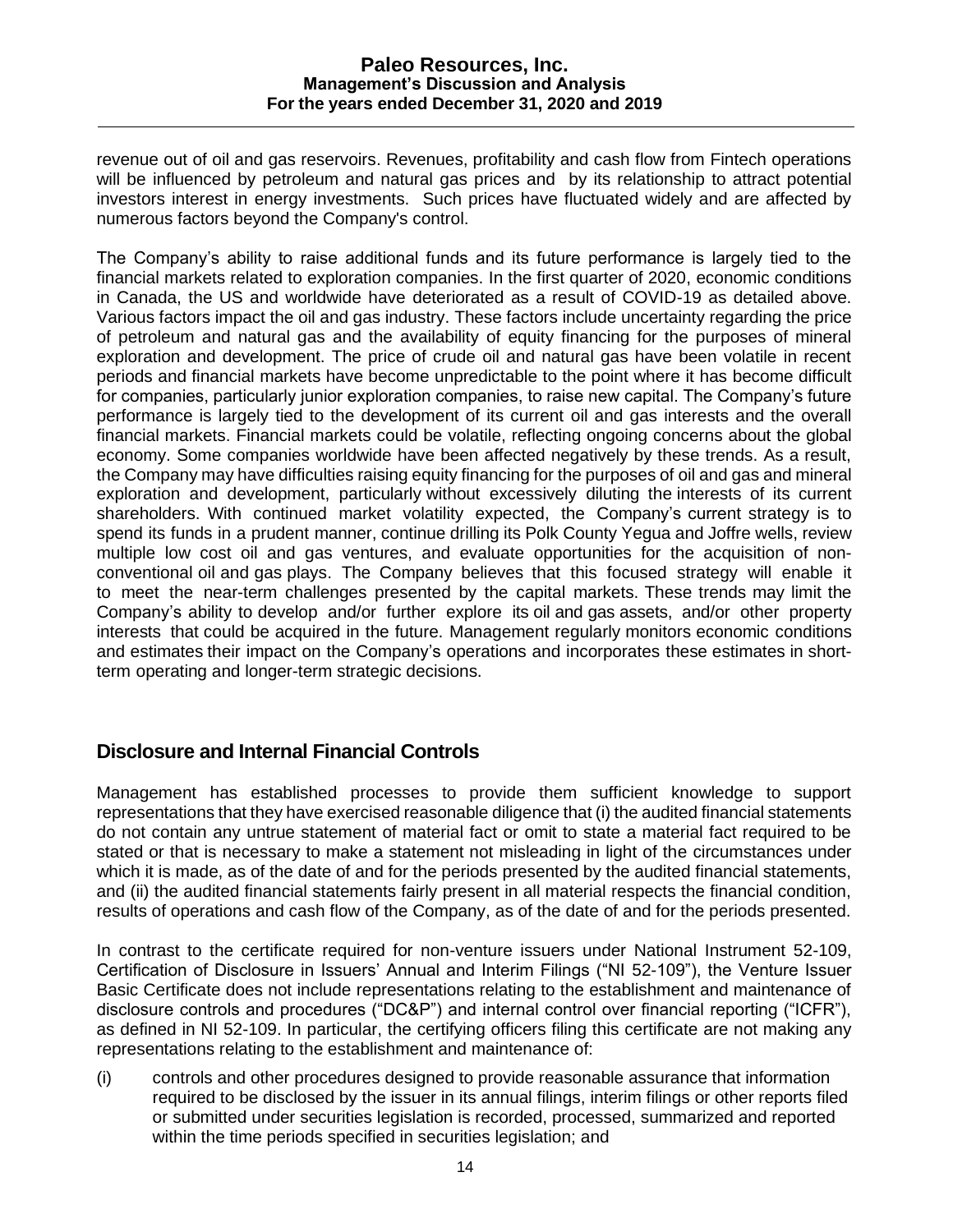(ii) a process to provide reasonable assurance regarding the reliability of financial reporting and the preparation of financial statements for external purposes in accordance with the issuer's GAAP.

The issuer's certifying officers are responsible for ensuring that processes are in place to provide them with sufficient knowledge to support the representations they are making in the certificate. Investors should be aware that inherent limitations on the ability of certifying officers of a venture issuer to design and implement on a cost-effective basis DC&P and ICFR as defined in NI 52-109 may result in additional risks to the quality, reliability, transparency and timeliness of interim and annual filings and other reports provided under securities legislation.

# **Cautionary Note Regarding Forward Looking Statements**

This MD&A contains "forward-looking information" within the meaning of applicable Canadian securities legislation. All statements, other than statements of historical fact, included herein are forward-looking information. Generally, forward-looking information may be identified by the use of forward-looking terminology such as "plans", "expects" or "does not expect", "proposed", "is expected", "budgets", "scheduled", "estimates", "forecasts", "intends", "anticipates" or "does not anticipate", or "believes", or variations of such words and phrases, or by the use of words or phrases which state that certain actions, events or results may, could, would, or might occur or be achieved. In particular, this MD&A contains forward-looking information regarding: the business of the Company; future opportunities; business strategies, goals and plans of the Company. There can be no assurance that such forward-looking information will prove to be accurate, and actual results and future events could differ materially from those anticipated in such forward-looking information. This forward-looking information reflects the Company's current beliefs and is based on information currently available to the Company and on assumptions the Company believes are reasonable. These assumptions include, but are not limited to: market acceptance and approvals, and future costs and expenses being based on historical costs and expenses.

Forward-looking information is subject to known and unknown risks, uncertainties and other factors that may cause the actual results, level of activity, performance or achievements of the Company to be materially different from those expressed or implied by such forward-looking information. Such risks and other factors may include, but are not limited to: volatility in market prices for oil and natural gas; liabilities inherent in oil and natural gas operations; uncertainties associated with estimating oil and natural gas reserves; geological, technical, drilling and processing problems; general business, economic, competitive, political and social uncertainties; general capital market conditions and market prices for securities; delay or failure to receive board or regulatory approvals; the actual results of future operations; competition; changes in legislation, including environmental legislation, affecting the Company; the timing and availability of external financing on acceptable terms; and lack of qualified, skilled labour or loss of key individuals. A description of additional assumptions used to develop such forward-looking information and a description of additional risk factors that may cause actual results to differ materially from forward-looking information can be found in Company's disclosure documents on the SEDAR website at www.sedar.com. Although the Company has attempted to identify important factors that could cause actual results to differ materially from those contained in forward-looking information, there may be other factors that cause results not to be as anticipated, estimated or intended. Readers are cautioned that the foregoing list of factors is not exhaustive. Readers are further cautioned not to place undue reliance on forward-looking information as there can be no assurance that the plans, intentions or expectations upon which they are placed